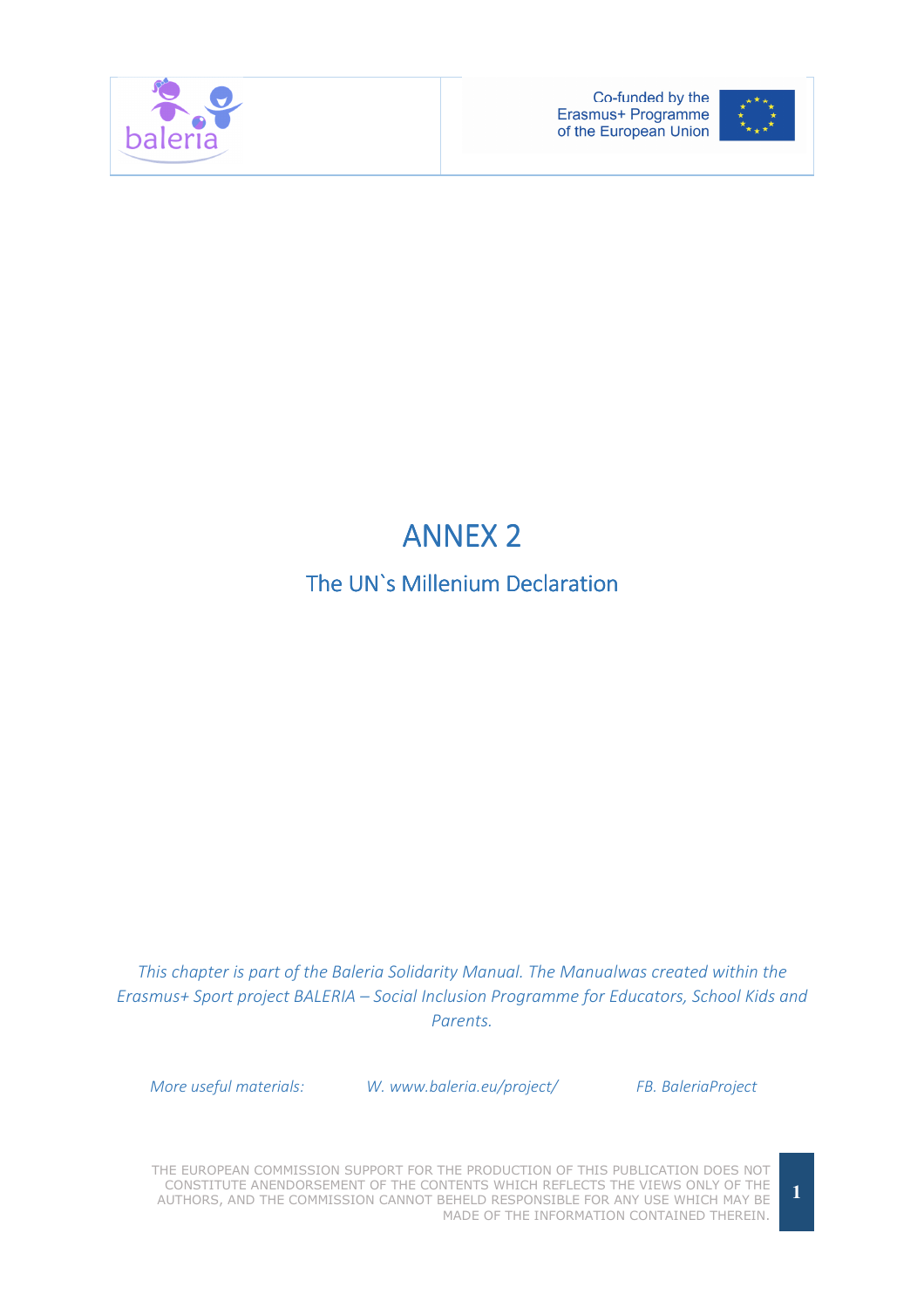



## The UN's MILLENIUM DECLARATION

In 2005, the United Nations (UN) General Assembly announced that International Solidarity Day would take place on Dec 20 each year. This annual event is to raise awareness of the importance of global solidarity in working towards eliminating poverty in all nations.

World leaders identified solidarity as one of the universal values that are critical to international relations.

Leaders emphasised, "Global challenges must be managed in a way that distributes the costs and burdens fairly in accordance with basic principles of equity and social justice. Those who suffer or who benefit least deserve help from those who benefit most."

## **Corporate social responsibility**

 Companies can help eradicate poverty by engaging directly with their community. Solidarity initiatives and projects can come from within a corporate organisation – in simple terms, corporate social responsibility (CSR).

 At times, a CSR programme is a tool not fully utilized, because of varying levels of commitment and consistency. From the standpoint of fulfilling a minimum requirement, a CSR might look like engaging an underprivileged group for a photo opportunity, and to present them with an oversized cheque.

 A CSR delivered with heart and commitment can elevate company staff to become inspiring community leaders, and to create a sustainable effect in reducing poverty in areas of their local community.